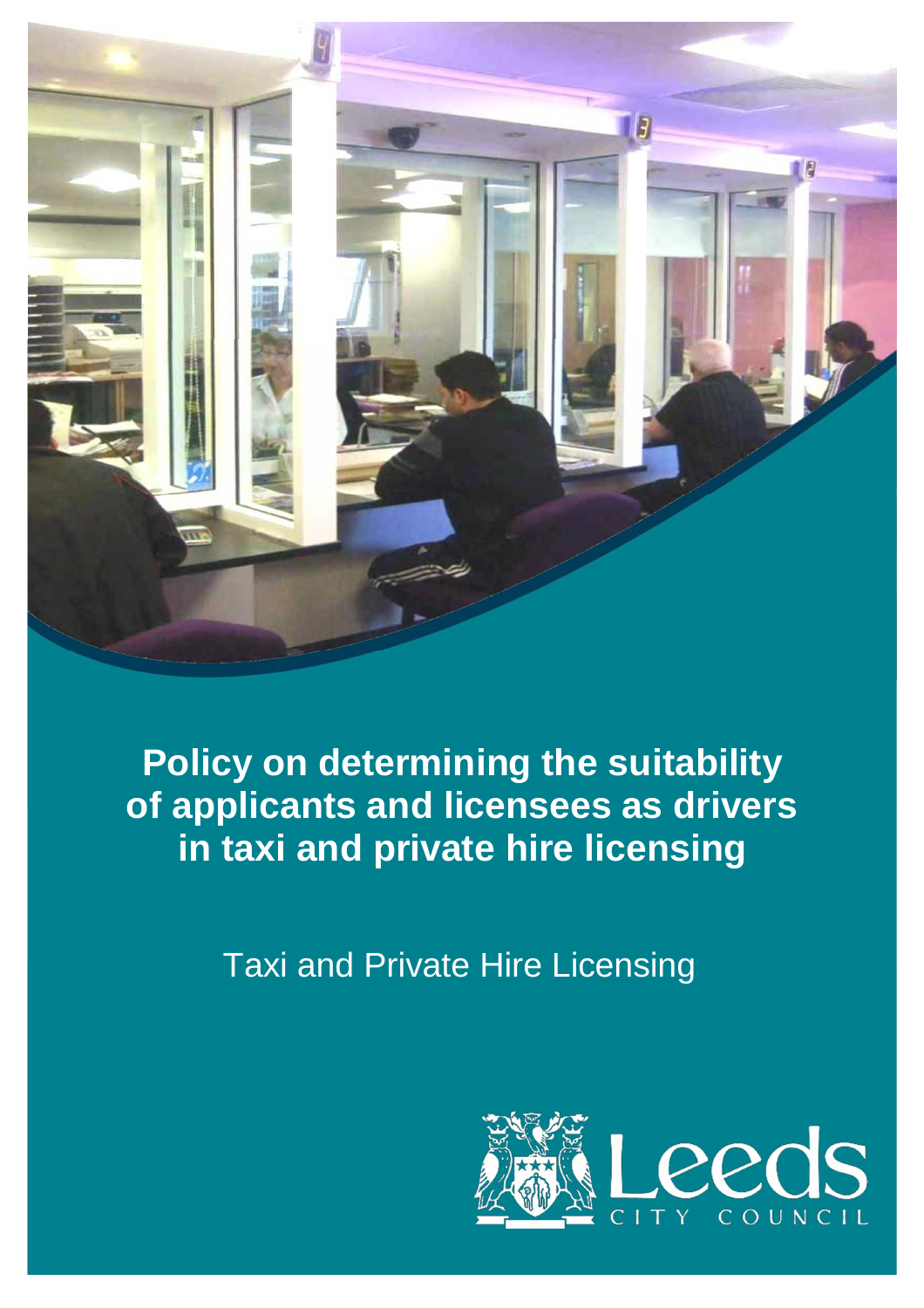## **A POLICY ON DETERMINING THE SUITABILITY OF APPLICANTS AND LICENSEES AS DRIVERS IN TAXI & PRIVATE HIRE LICENSING.**

## **Introduction**

- 1. The West Yorkshire and City of York licensing authorities, which consists of Bradford, Calderdale, Leeds, Kirklees, Wakefield and York, recognises that the role of Hackney Carriage and Private Hire Drivers is a professional one. Hackney Carriage and Private Hire Drivers transport our most vulnerable persons and are often the first point of contact for visitors to each authority.
- 2. The reason for this policy is to ensure that the travelling public within West Yorkshire and York can be confident that the drivers licensed by each authority are suitable for this role, that the standards applied are consistent across each Authority area and that the requirements will be the same for whichever authority they choose to apply to.
- 3. It is a function of the Council to issue Hackney Carriage and Private Hire licences under the Local Government Miscellaneous Provisions Act 1976.
- 4. The overriding requirement of the Council when carrying out this function is the protection of the public and others who use (or can be affected by) Hackney Carriage and Private Hire services. The aim of this policy is to ensure that public safety is not compromised.
- 5. The Council must ensure that applicants/licence holders are and remain fit and proper persons to hold a licence. This policy will apply to all new applicant and to existing licensees on renewal. This requirement is contained within Sections 51 and 59 of the Local Government (Miscellaneous Provisions) Act 1976.
- 6. This policy categorises the types of issues including, crime and driving convictions, that form part of the "fit & proper" test to facilitate the assessment of the potential risk to the public. As part of this assessment the Council is concerned to ensure that
	- An individual does not pose a threat to the public.
	- The Council's obligations to safeguard children and vulnerable adults are met.
	- The public are protected from dishonest persons.
- 7. The standards of safety and suitability are not set as a base minimum. They are set high to give the public the assurance it requires when using taxi services. The Council does **not** have to strike an even balance between the driver's right to work and the public's right to protection. The public are entitled to be protected. This means that the Council is entitled and bound to treat the safety of the public as the paramount consideration.
- 8. Taxis are used by almost everyone but they are used regularly by particularly vulnerable groups: children; the elderly; disabled people; and the intoxicated. A taxi driver has significant power over a passenger who places themselves, and their personal safety, in the driver's hands.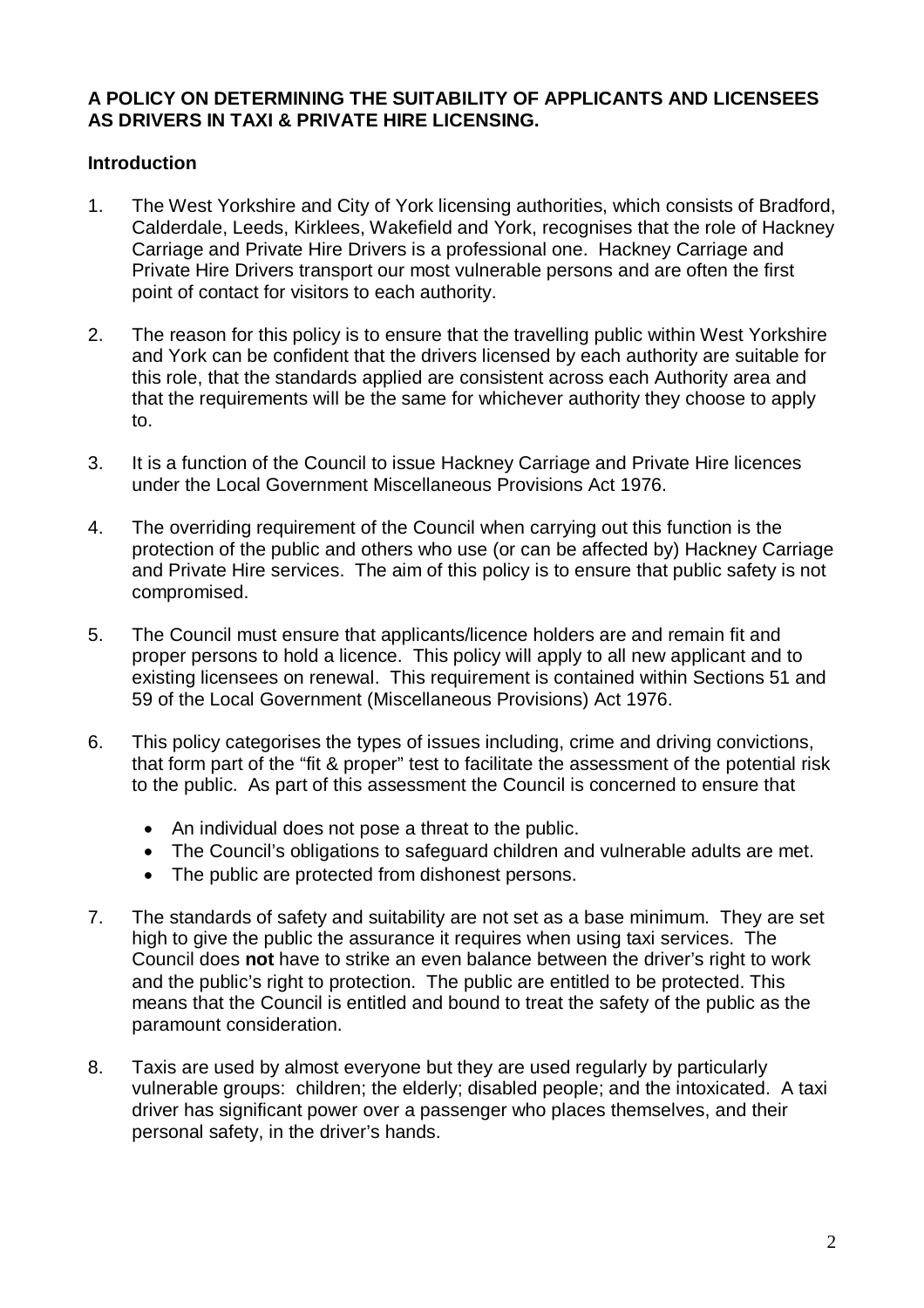- 9. As part of the assessment referred to in paragraph 4 above the Council can consider convictions and cautions but also other outcomes or actions taken by the Police, other agencies and the Civil Courts.
- 10. Reference to convictions in this policy also includes cautions, warnings, reprimands, all forms of fixed penalty notices, restrictive type orders and any other relevant information. These must be reported to the Council in the format and timescales stated in the relevant policy. In addition any circumstances relating to the licensee are potentially relevant if it relates to their safety and suitability to hold a licence.
- 11. Matters which have not resulted in a criminal conviction (whether as a result of an acquittal, a conviction being quashed, a decision not to prosecute or an investigation which is continuing where the individual has been bailed) may be taken into account by the Council. In addition, complaints where there was no police involvement may also be considered.
- 12. In the case of a new applicant who has been charged with any offences and is awaiting trial, the determination will be deferred until the trial has been completed or the charges withdrawn.
- 13. In all cases, the Council will consider a conviction or relevant behaviour and what weight should be attached to it, and each case will be decided on its own merits and in line with this policy.
- 14. The licensing process places a duty on the Council to protect the public. Therefore it is essential that those seeking a living as a driver meet the required standards. As previous offending and other behaviour can be considered as a predictor in determining future behaviour, it is important that the Council considers all relevant factors including previous convictions, cautions, complaints, failures to comply with licence conditions, and the time elapsed since these were committed.

# **Applying the Guidance**

- 15. One of the purposes of this policy is to provide guidance to an applicant or existing licence holder on the criteria to be taken into account by the Council when determining whether or not an applicant, or an existing licensee on renewal, is a fit and proper person to hold a hackney carriage or private hire driver's licence.
- 16. When determining whether or not a person is "fit and proper" to become or remain a licensed driver, each case will be decided on its own merits and the Council shall only depart from this Policy in exceptional circumstances.
- 17. There must be clear and compelling reasons for the Council to depart from this policy. The otherwise good character and driving record of the applicant or licence holder will not ordinarily be considered exceptional circumstances nor will the impact on the applicant and/or his family of losing (or not being granted) a licence.
- 18. The granting of a licence places an individual in a unique position of trust and they are expected to act with integrity and demonstrate conduct befitting of the trust placed in them. For this reason, whilst it is possible for an applicant or existing licence holder to have convictions that individually comply with the policy, the overall offending history and conduct of the applicant/licence holder will be considered.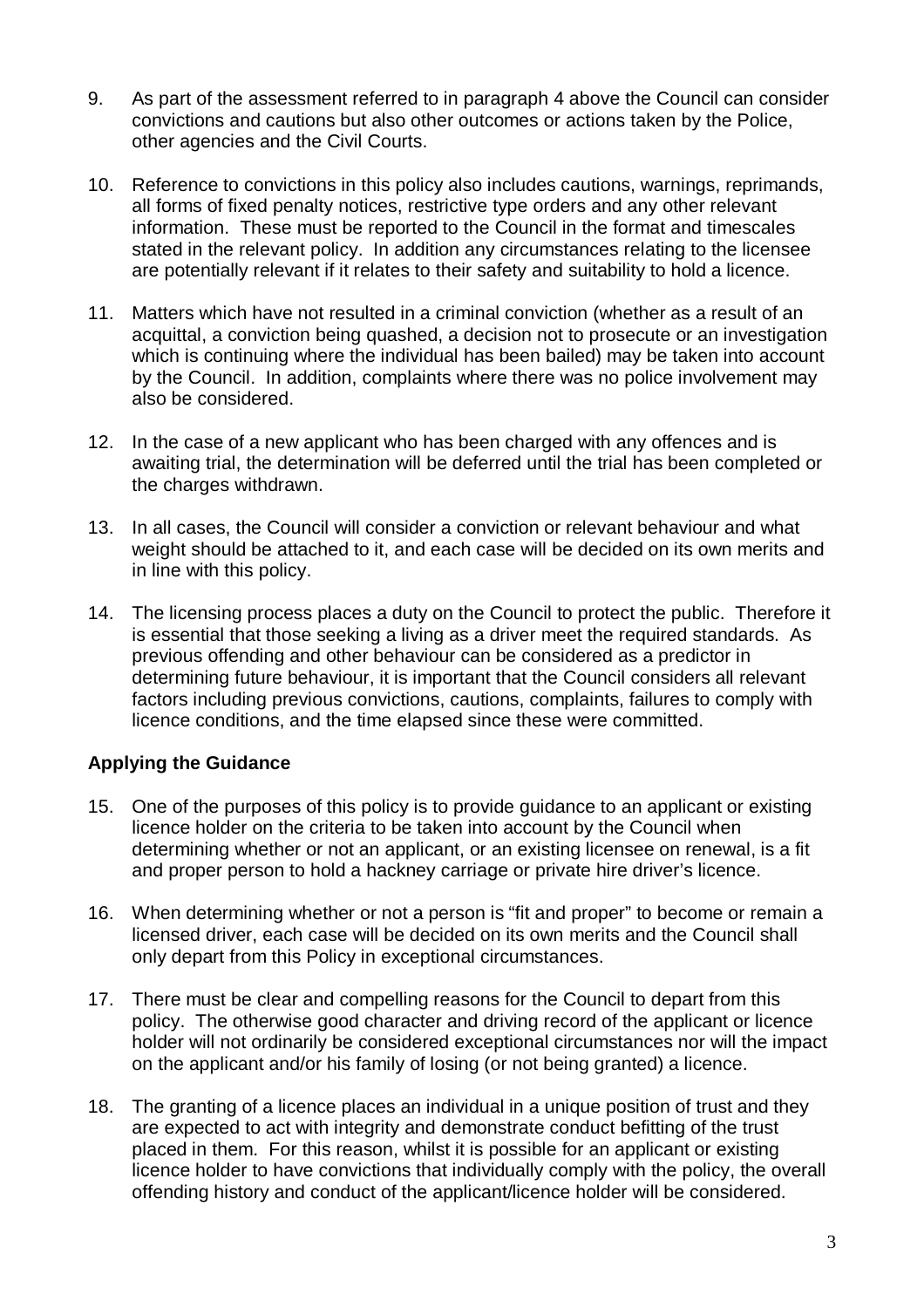Appropriate weight will be applied where a series of convictions/incidents have occurred over a period of time.

- 19. The Policy will also be applied if any additional issue arises that would call into question a person's suitability to continue to hold a licence. If an existing licence holder's conduct falls short of the "fit and proper" standard of behaviour at any time, their licence will be revoked.
- 20. Where a licence would normally be granted after the expiry of a specific period, there may be circumstances where the period will be extended.
- 21. Any foreign offence disclosed by the applicant/licence holder or revealed on an enhanced Disclosure and Barring Service Disclosure will be dealt with in line with this Policy.
- 22. Any concerns, issues, incidents or convictions/offences not covered by this Policy will not prevent the Council from taking them into account. It is the aim of this Policy that any information that has not been fully considered, will be considered at the time a licence is considered for renewal. Licence holders renewing their licence with no new concerns, issues, incidents, convictions/offences, and about whom no other new information has been received will continue to be regarded as fit and proper persons.

#### **Disclosure and Barring Service**

- 23. Applicants need to be aware that as a consequence of the Rehabilitation of Offenders Act 1974 (Exceptions) Order 1975, they are excluded from the provisions of the Rehabilitation of Offenders Act 1974 in relation to spent convictions and that **ALL** convictions (including minor motoring convictions and fixed penalty notices) must be declared. The Secretary of State made this exemption because it is necessary to put public safety as the first consideration and to enable the Councils to take a wider view of the applicant over a longer timescale.
- 24. The Council conducts enhanced disclosures from the Disclosure and Barring Service ("DBS") of any applicant for a drivers licence. Applicants will be required to obtain an enhanced disclosure at their expense and to subscribe to the Disclosure and Barring Update Service.
- 25. Any information contained in the Enhanced DBS Certificate that identifies an individual as not suitable to work with children or vulnerable adults will normally result in the application being refused or existing licence being revoked.
- 26. The Council is also entitled to use other records and information including any complaints history that may be available to it in determining applications or an entitlement to continue holding a licence. This may include information held by the Council or other Councils and information disclosed by the police under the Home Office scheme for reporting offences committed by notifiable occupations.
- 27. In determining safety and suitability the Council is entitled to take into account all relevant matters concerning that applicant or licensee. This includes not only their behaviour whilst working in the hackney carriage or private hire trade, but also their character including, but not limited to, their attitude and temperament so far as relevant to an assessment of suitability.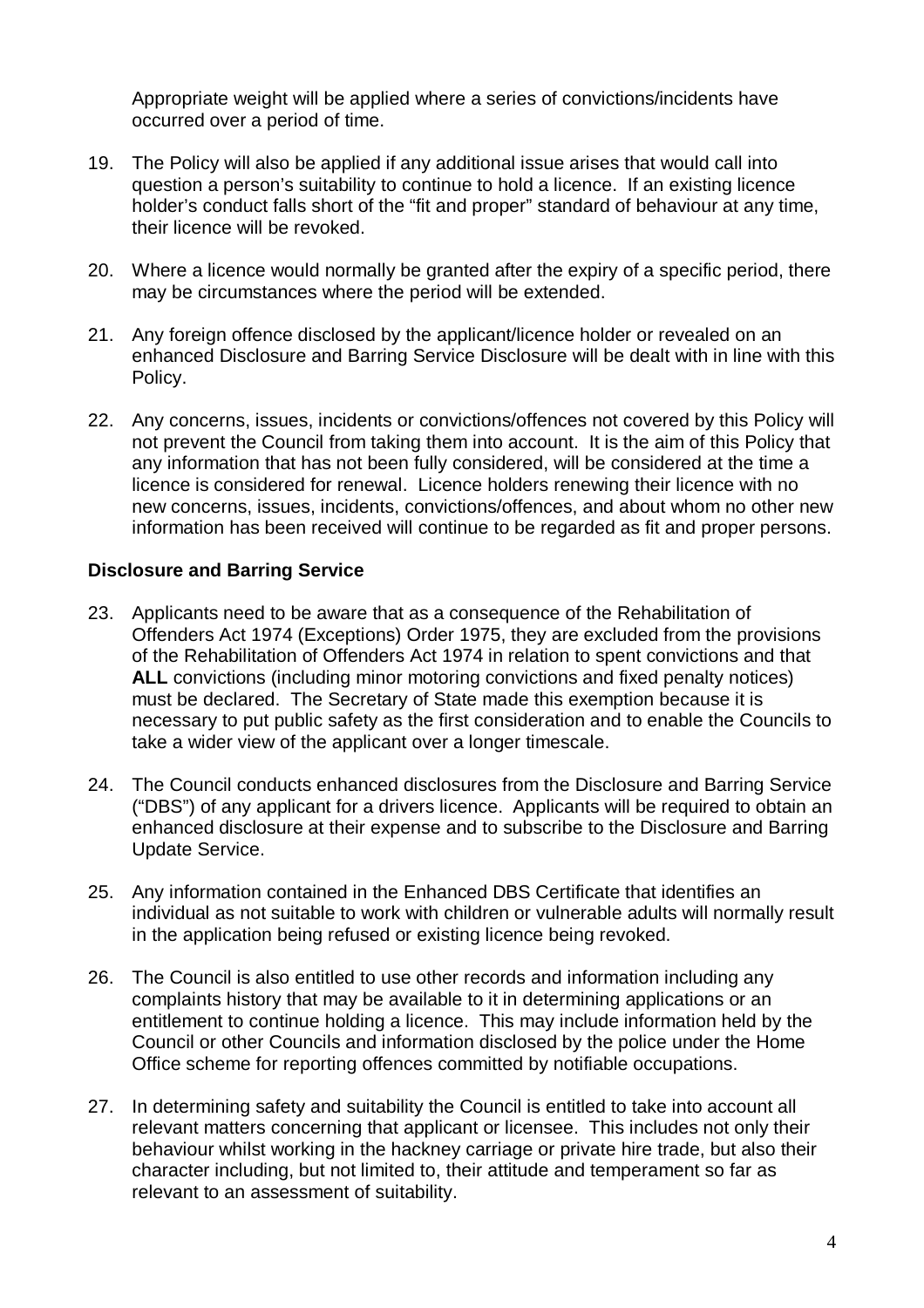- 28. Any applicant who has resided outside the UK for any period longer than 6 months within the preceding 3 years will be required to produce a certificate of good conduct dated in the last 3 months which details any convictions or cautions recorded against the individual. It is the applicant's responsibility to obtain this evidence at his cost. This will be in addition to the Enhanced DBS. Alternatively an applicant may be required to produce a Statutory Declaration dated in the last 3 months.
- 29. It is the responsibility of the applicant/licence holder to satisfy the Council that they are a "fit and proper person" to hold a licence. Therefore the applicant/licence holder must ensure that all convictions, cautions, warnings, reprimands, fixed penalties, arrests and summonses are disclosed to the Council, including any incurred outside the UK. A failure to report such convictions, cautions, warnings, reprimands, fixed penalties, arrests and summonses will be given significant weighting.
- 30. Once a licence has been granted there is a continuing requirement on the part of a licensee to maintain their safety and suitability to meet the "fit and proper" test. The Council has the powers to take action against licence holders and any behaviour, incidents, convictions or other actions on the part of the licensee which would be likely to have prevented them from being granted a licence are likely to lead to the licence being revoked.
- 31. Any dishonesty or material non-disclosure by any applicant or other person acting on the applicant's behalf which occurs in any part of the application process will result in a licence being refused, or if already granted, revoked and may result in prosecution.
- 32. An applicant must hold a full DVLA driver's licence, have the right to remain and work in the UK and be a "fit and proper" person.
- 33. Under the Local Government (Miscellaneous Provisions) Act 1976 section 57, the Council has the power to require an applicant to provide:

"such information as they may reasonably consider necessary to enable them to determine whether the licence should be granted and whether conditions should be attached to such licence."

The provision of this information can help to satisfy the Council that a person has the skills and competencies to be a professional driver to hold a licence. However, the concepts of "fit and proper" and "safety and suitability" go beyond this. There is the character of the person to be considered as well.

- 34. The character of the applicant is relevant when considering whether they should be licensed. The Council is not imposing an additional punishment in relation to previous convictions or behaviours. The information available to them is used to make an informed decision as to whether or not the applicant is a safe and suitable person to be licensed.
- 35. The fact that an offence was not committed when the applicant was driving a taxi or when passengers were aboard may be irrelevant. Speeding, drink driving and bald tyres are all dangerous, irrespective of the situation. Violence is always serious. A person who has a propensity to violence may have that potential in any situation. Sexual offences are always serious. A person who has in the past abused their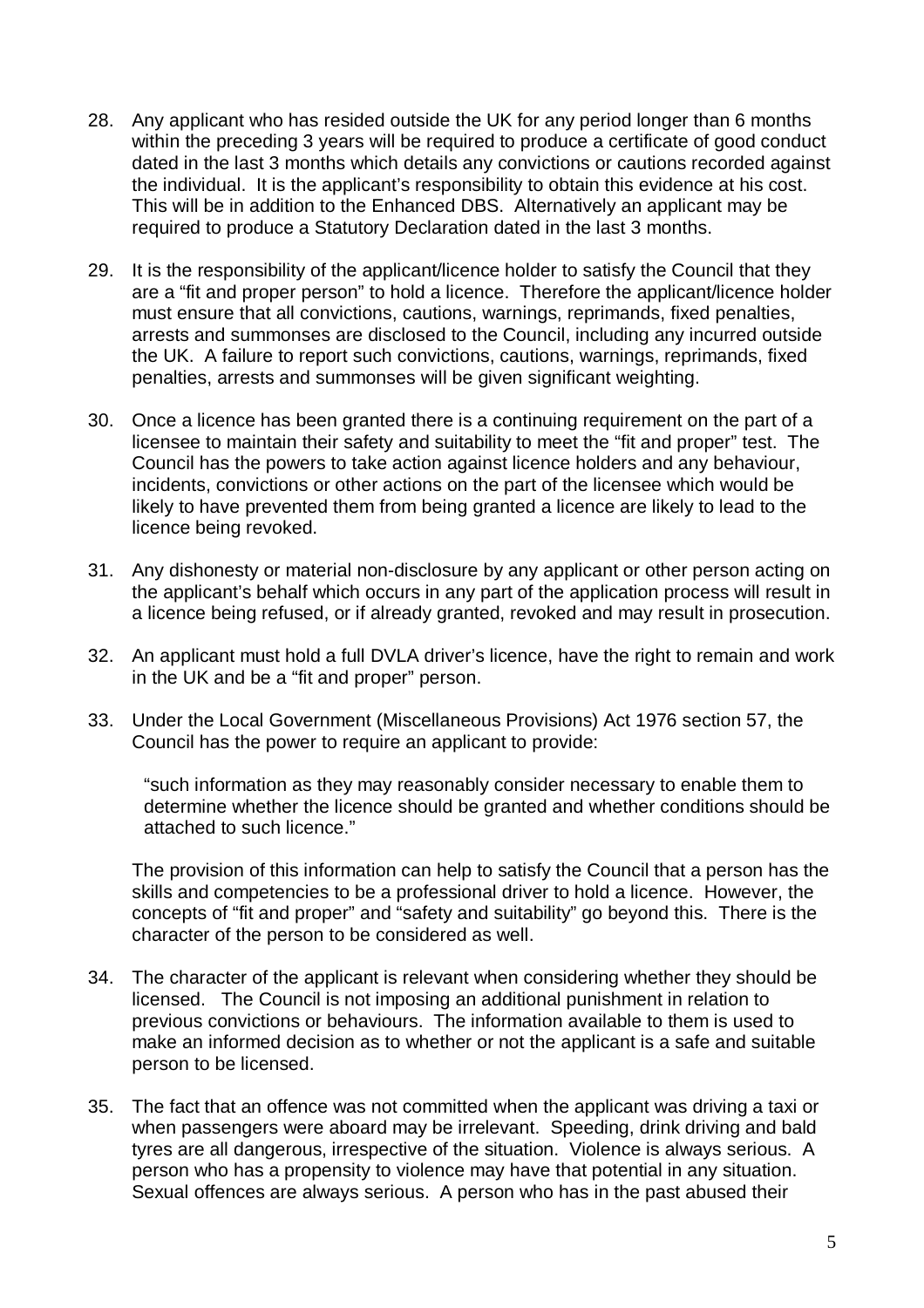position (whatever that may have been) to assault another sexually has demonstrated completely unacceptable standards of behaviour.

- 36. Licensees are expected to demonstrate appropriate professional conduct at all times, whether in the context of their work or otherwise. Licensees should be courteous, avoid confrontation, not be abusive or exhibit prejudice in any way. Licensees are expected to act with integrity and demonstrate conduct befitting the trust that is placed in them.
- 37. There are those who seek to take advantage of vulnerable people by providing services they are not entitled to provide; for example, by plying for hire in an area where they are not entitled to do so. The Council expects licensees to be vigilant of such behaviour and to report any concerns to the Police and the relevant licensing authority. Passengers must feel able to check that the person offering a service is entitled to do so. Licensees must be willing to demonstrate that they are entitled to provide the service offered by, for example, showing their badge. Any applicant or licensee who does not comply with the requirements set out in this paragraph will be unlikely to meet the "fit and proper" test.

#### **Criminal and Driving Convictions**

- 38. The Council considers that a period of time should elapse after a conviction before a person can no longer be considered to be at risk of re-offending. The timescales set out in Table A are to reduce the risk to the public to an acceptable level.
- 39. In relation to single convictions, Table A sets out the time periods that should elapse following completion of the sentence (or the date of conviction if a fine was imposed) before a licence will be granted.
- 40. The Council will look at the entirety of the individual circumstances and in some cases the suitability will not be determined simply by a specified period of time having elapsed following a conviction or the completion of a sentence. The time periods are a relevant and weighty consideration but they are not the only determining factor.
- 41. In addition to the nature of the offence or other behaviour, the Council will also consider the quantity of matters and the period of time over which they were committed. Patterns of repeated unacceptable or criminal behaviour are likely to cause greater concern than isolated occurrences as such patterns can demonstrate an increased propensity for such behaviour or offending to recur.
- 42. This policy does not replace the Council's general duty to refuse to grant a licence where they are not satisfied that the applicant or licensee is a fit and proper person. Where a situation is not covered by this policy, the Council must consider the matter from first principles and determine the fitness of the individual.
- 43. Once a licence has been granted there is a continuing requirement on the part of the licensee to maintain their safety and suitability to meet the "fit and proper" person test.
- 44. Some offences on their own are serious enough for a licence not to be granted and these are identified in Table A. In the case of an existing licence "refused" in the Table means "revoked".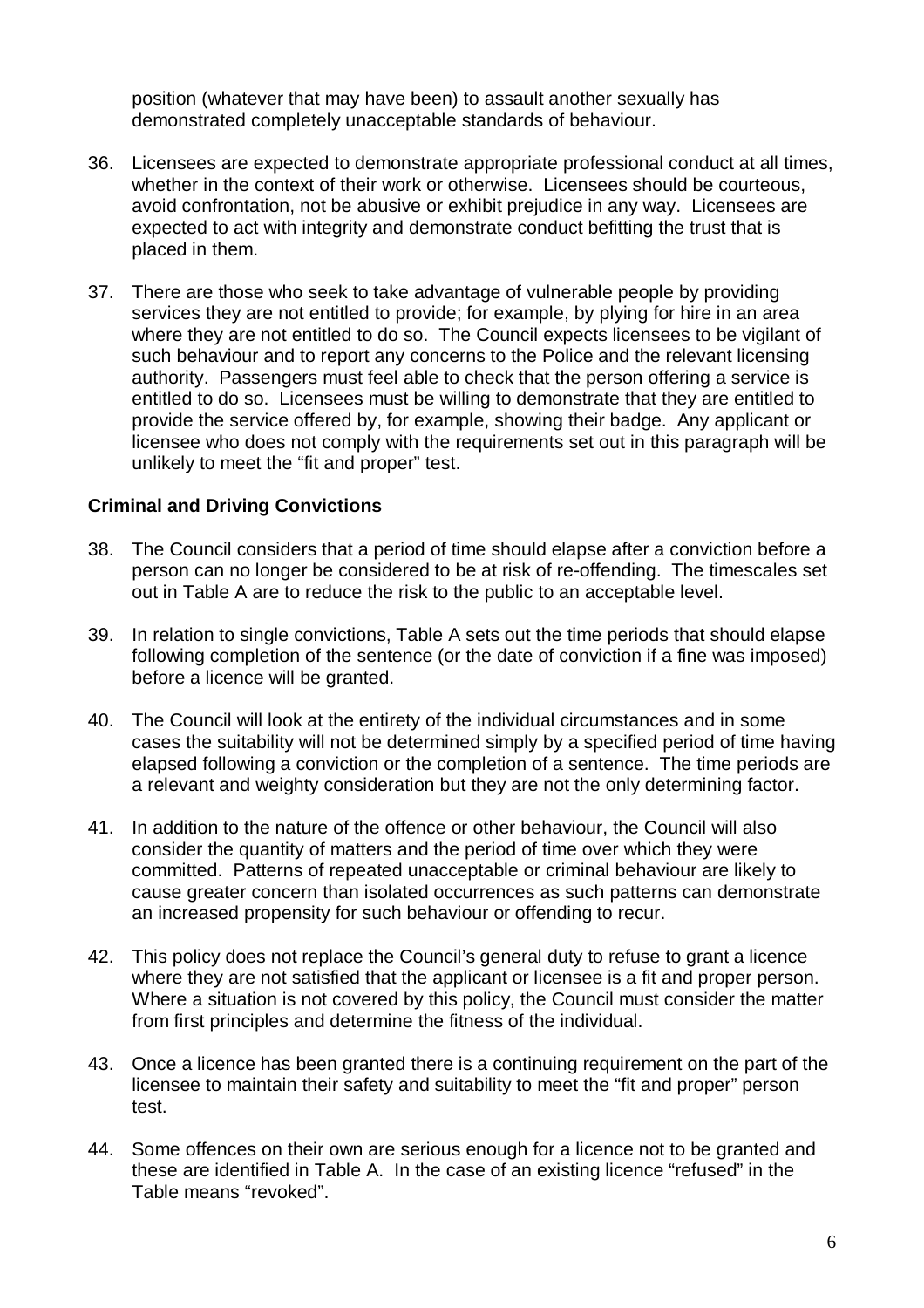- 45. Applicants and licensees should be aware that where they have been convicted of a crime which has resulted in the death of another person or was intended to cause the death or serious injury of another person they will almost certainly not be licensed.
- 46. Where an applicant or licensee has been convicted of a crime involving, related to, or which has any connection with abusive, exploitative, use or treatment of another individual irrespective of whether the victim or victims were adults or children, they will almost certainly not be licensed. This includes instances of slavery, child sexual exploitation, grooming, psychological or financial abuse.
- 47. The Council will almost certainly not grant a licence to any applicant who is currently on the Sex Offenders Register or on any "barred" list. Existing licensees who are placed on the Sex Offenders Register or on any "barred" list will almost certainly have their licence revoked.
- 48. Convictions for inciting, attempting or conspiring to commit an offence will be treated in the same way as convictions for the substantive crime. For these purposes, a caution may be regarded in the same way as a conviction. Fixed penalties and community resolutions may also be considered in the same way as convictions.
- 49. Road Safety is a major priority to the Council. A taxi driver has direct responsibility for the safety of his or her passengers, direct responsibility for the safety of other road users and significant control over passengers who are in the vehicle. As those passengers may be alone, and may also be vulnerable, any driving convictions or unacceptable behaviour whilst driving will weigh heavily against a licence being granted or retained.
- 50. Taxi drivers are professional drivers charged with the responsibility of safely conveying the public. Any motoring convictions may demonstrate a lack of professionalism and will be considered seriously. Whilst it is accepted that offences can be committed unintentionally, and a single occurrence of a minor traffic offence would not prohibit the grant of a licence or may not result in action being taken in respect of an existing licence, subsequent convictions would indicate that the licensee does not take their professional responsibilities seriously, and is therefore not a fit and proper person to be granted or to retain a licence.

# **Decision and Right of Appeal**

- 51. Where the Council is minded to refuse an application or suspend or revoke an existing licence in line with this policy the applicant or existing licence holder will be informed and be given an opportunity to provide any additional written evidence in support of their application or retention of their licence.
- 52. The Council, at its absolute discretion, may determine to meet with the applicant or existing licence holder for the purpose of clarifying information provided or received. The applicant can be accompanied by one individual at the meeting who is not permitted to make comment or enter into any part of the discussion.
- 53. The Applicant or existing licence holder will be notified in writing of the Council's final decision within 14 days of completion of the procedures set out in paragraphs 43 and/or 44 above.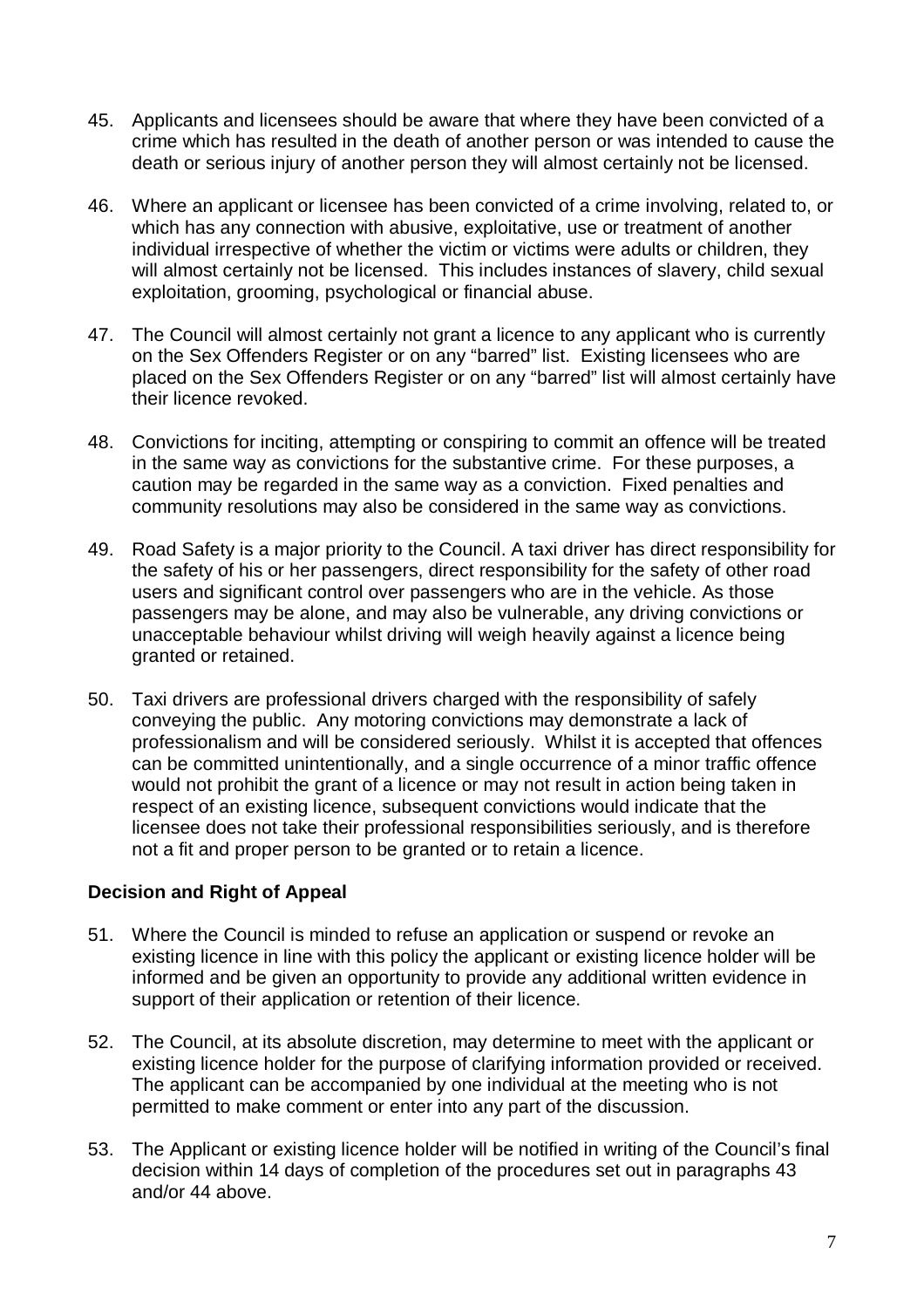54. Any person whose application is refused or licence suspended or revoked by the Council has a right of appeal to the Magistrates' Court. An Appeal must be lodged within 21 days of the decision at the appropriate Magistrates' Court. Applicants may when  $\frac{1}{2}$ , and is a second at the appropriate magnitude wish to obtain professional and independent advice.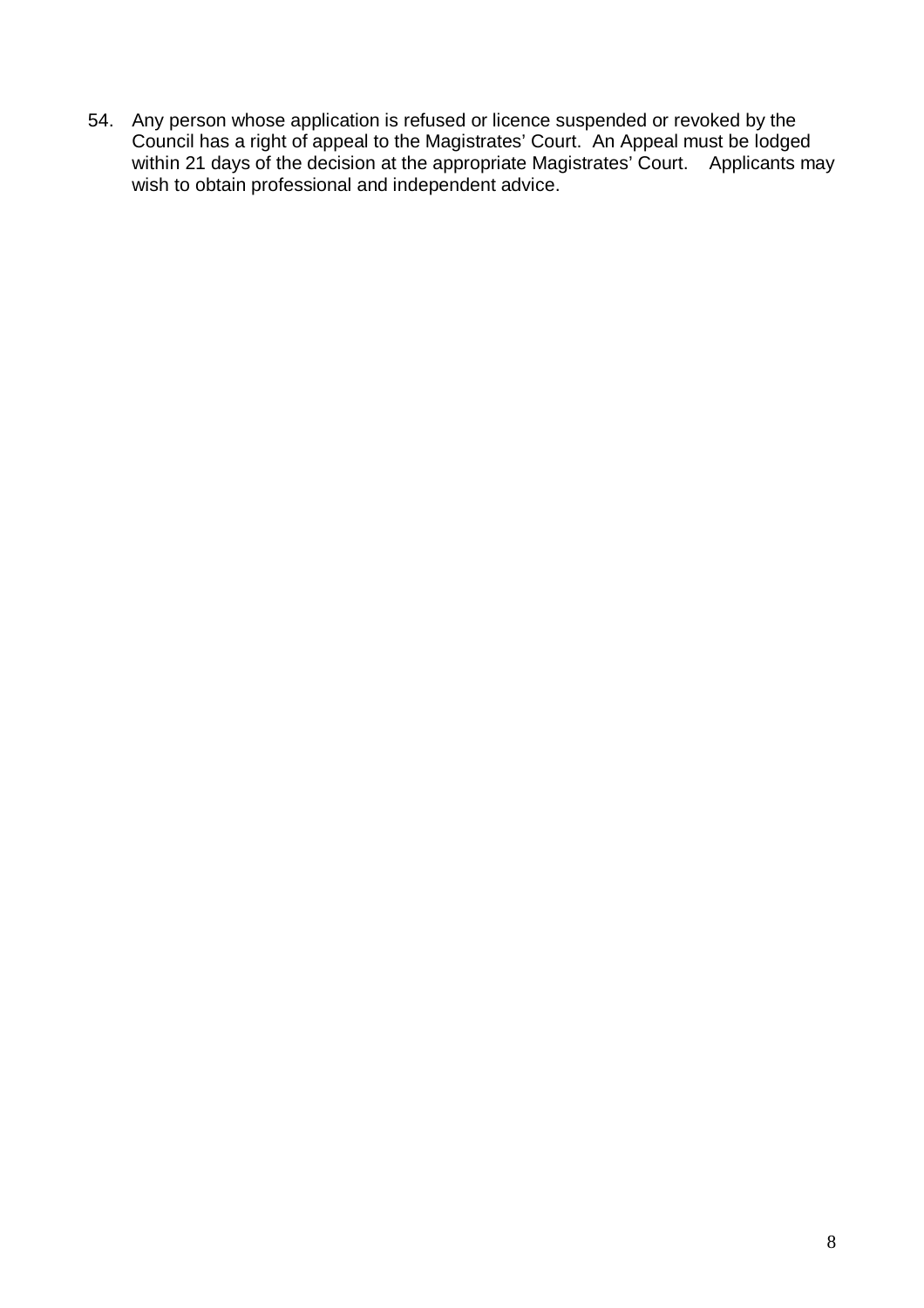# **TABLE A**

| <b>Offence</b>                                                                                                                                                                                                                                                                                                                                      | <b>Period Elapsed</b>                                                                         |
|-----------------------------------------------------------------------------------------------------------------------------------------------------------------------------------------------------------------------------------------------------------------------------------------------------------------------------------------------------|-----------------------------------------------------------------------------------------------|
| Crimes resulting in the death of another person or which<br>was intended to cause death or serious injury to another<br>person.                                                                                                                                                                                                                     | No period is thought<br>sufficient to have elapsed<br>and the application will be<br>refused. |
| Exploitation – any crimes involving, related to, or which<br>have any connection with abuse, exploitation, misuse or<br>mistreatment of another individual irrespective of<br>whether the victims were adults or children including, for<br>example: slavery, child sexual exploitation, grooming,<br>psychological, emotional, or financial abuse. | No period is thought<br>sufficient to have elapsed<br>and the application will be<br>refused. |
| More serious Offences involving violence (including<br>arson, riot, terrorism offences, grievous bodily harm,<br>wounding, actual bodily harm) or connected with an<br>offence of violence.                                                                                                                                                         | 10 years                                                                                      |
| Less serious Offences involving violence (including<br>harassment, battery, common assault & criminal<br>damage) or connected with an offence of violence.                                                                                                                                                                                          | 5 years                                                                                       |
| Possession of a weapon or any other weapon-related<br>offence.                                                                                                                                                                                                                                                                                      | 7 years                                                                                       |
| Sex and indecency offences - any offence involving or<br>connected with illegal sexual activity or any form of<br>indecency.                                                                                                                                                                                                                        | No period is thought<br>sufficient to have elapsed<br>and the application will be<br>refused. |
| Dishonesty – any offence of dishonesty, or any offence<br>where dishonesty is an element of the offence.                                                                                                                                                                                                                                            | 7 years                                                                                       |
| Drugs supply – any conviction for, or related to, the<br>supply of drugs, or possession with intent to supply or<br>connected with possession with intent to supply.                                                                                                                                                                                | 10 years                                                                                      |
| Drugs use – any conviction for possession of drugs, or<br>related to possession of drugs.                                                                                                                                                                                                                                                           | 5 years                                                                                       |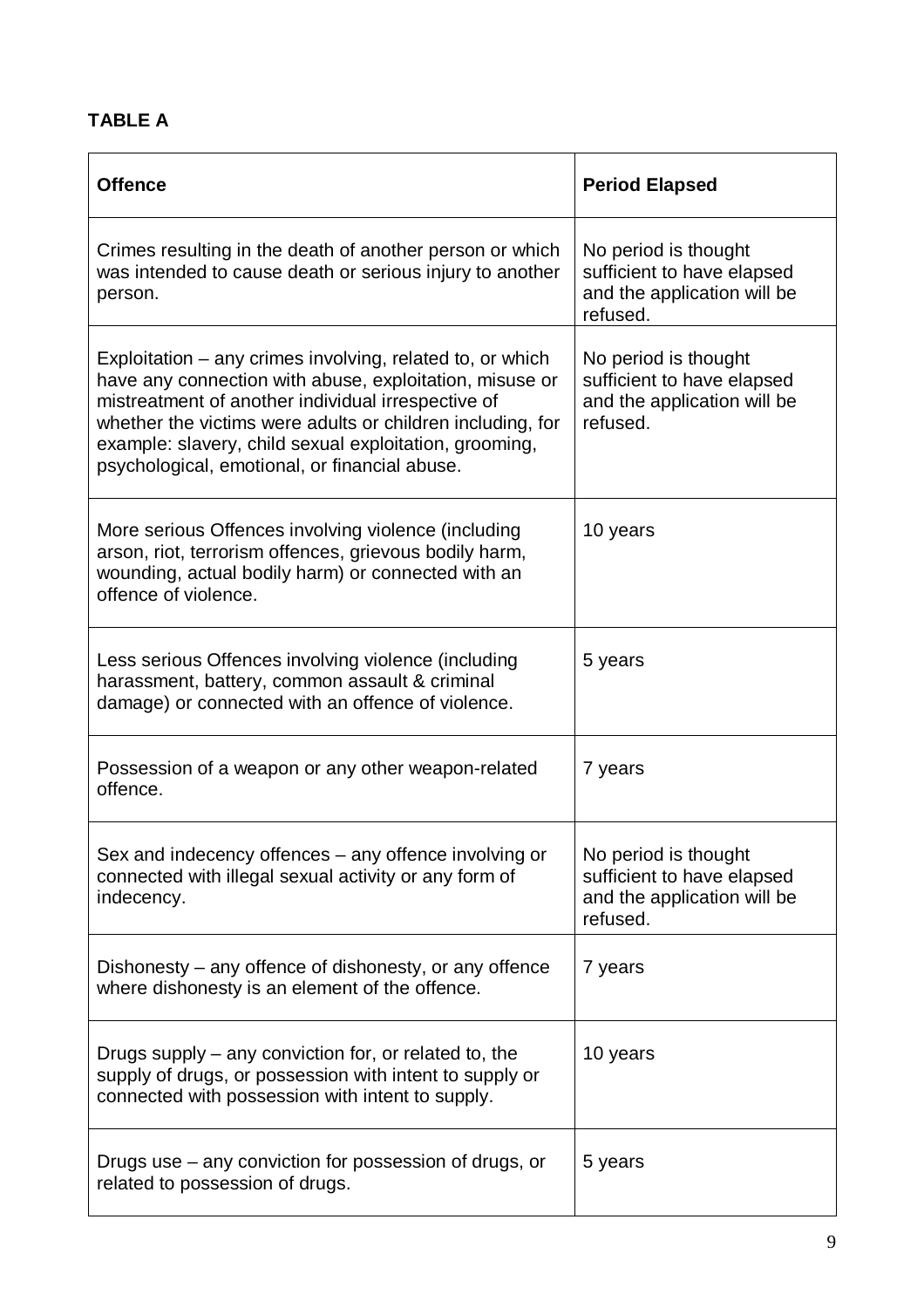| Unlawful discrimination - any conviction involving or<br>connected with unlawful discrimination in any form.                                                                                                                                                                                                                                                     | 7 years  |
|------------------------------------------------------------------------------------------------------------------------------------------------------------------------------------------------------------------------------------------------------------------------------------------------------------------------------------------------------------------|----------|
| Drink driving/driving under the influence of drugs.                                                                                                                                                                                                                                                                                                              | 7 years  |
| Driving whilst using a hand-held telephone or other<br>device.                                                                                                                                                                                                                                                                                                   | 5 years  |
| Minor traffic or vehicle related offences – offences which<br>do not involve loss of life, driving under the influence of<br>drink or drugs, driving whilst using a hand held<br>telephone or other device and has not resulted in injury<br>to any person or damage to any property (including<br>vehicles) resulting in 7 or more points on a DVLA<br>licence. | 3 years  |
| Major traffic or vehicle related offences – offences not<br>covered under minor traffic or vehicle-related offences<br>and also any offence which resulted in injury to a person<br>or damage to any property (including vehicles), driving<br>without insurance or any offence relating to motor<br>insurance.                                                  | 7 years  |
| Hackney carriage and private hire offences.                                                                                                                                                                                                                                                                                                                      | 7 years  |
| Vehicle use offences, for example being carried in<br>vehicle without the owner's consent.                                                                                                                                                                                                                                                                       | 7 years. |